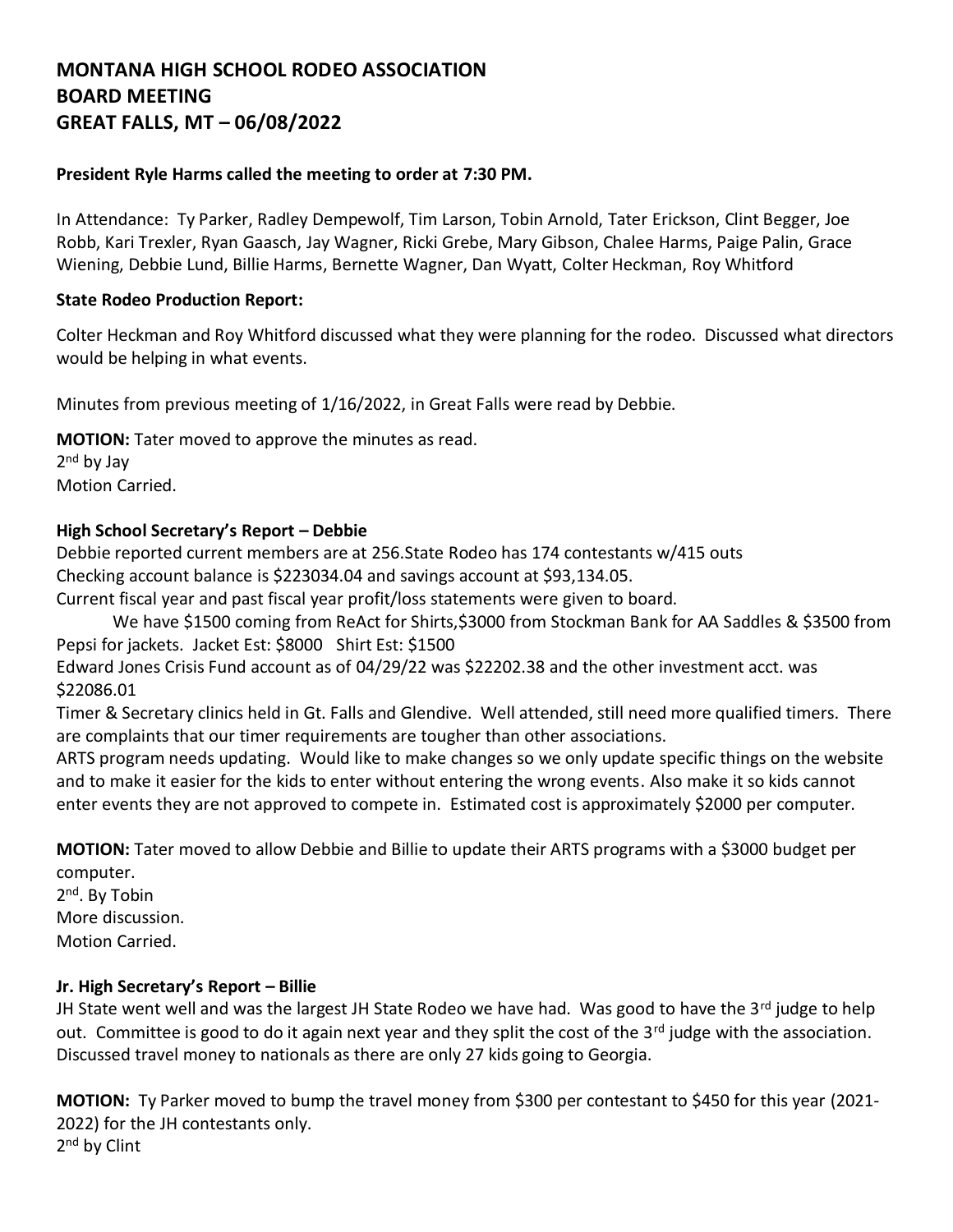# Motion Carried.

# **President's Report – Ryle**

The CC/RCH competition went off well at the 406 Arena. The ground and cattle were good, and Justin Warneke did a really good job putting it all together.

# **National's Director Report – Jay**

Reported that JH Nationals is in Perry, GA. John Ray is going to help with the shooting sports while there. Discussed the chain of command for State Finals. Would like directors to help keep people from influencing/harassing the judges.

Would like help Saturday taking all the arena banners down.

# **Student Officer's Report – Grace**

Grace reported on the Mid-Winter Meeting and how much they learned about the association. She thanked the board for the opportunity to be a part of it.

# **Promotions Committee- Ryan**

Ryan deferred to Amy Wiening for the promotions report as she has been obtaining sponsors for the association.

Farmers Union Insurance has agreed to a 3-year sponsorship of \$10,000 yearly. The state finals will be branded with their name, it is now the "Farmers Union Montana High School Rodeo State Finals". It has been agreed with the state committee that they will receive \$1000 yearly from this sponsorship.

Helena Orthopedic and Montana Equine have also come on as association sponsors.

Discussed our existing sponsors. The current ReAct Coordinator is resigning at the end of this year, so Amy is taking it on unless somebody else comes on board. Turners Horse Sale is Aug. 5-6 in E. Helena, and they just want members there to promote the colt they donate to the association.

Amy would also like to do some updating on the website to highlight our sponsors better. Discussed selling raffle tickets online but this is not possible due to gambling laws.

Amy purchased flags and did some graphic designing for our sponsors. She paid \$1250 out of her pocket but did not have board approval. It was decided to table reimbursement discussion until the next meeting.

# **Judge's Report – Radley**

Radley would like help with the judging coordinating as he will more than likely only be doing it for another year. Jay volunteered to help.

# **Crisis Fund- Jay**

The crisis committee had a meeting May 17<sup>th</sup>. Discussed the meeting and reported no changes. They would like an application and a short memo included in each membership packet. The crisis committee had voted to increase the limit from \$500 to \$1000 per approved application. Perry Detton is working on a proposal for fund raising and will present at the next board meeting.

The Crisis Committee also has several steer wrestler prints that they would like to sell and are coming up with a way to do that.

# **MOTION:**

Tobin moved to increase the crisis fund payout to \$1000 per application for the 2022-2023 season. 2<sup>nd</sup> by Tater Motion carried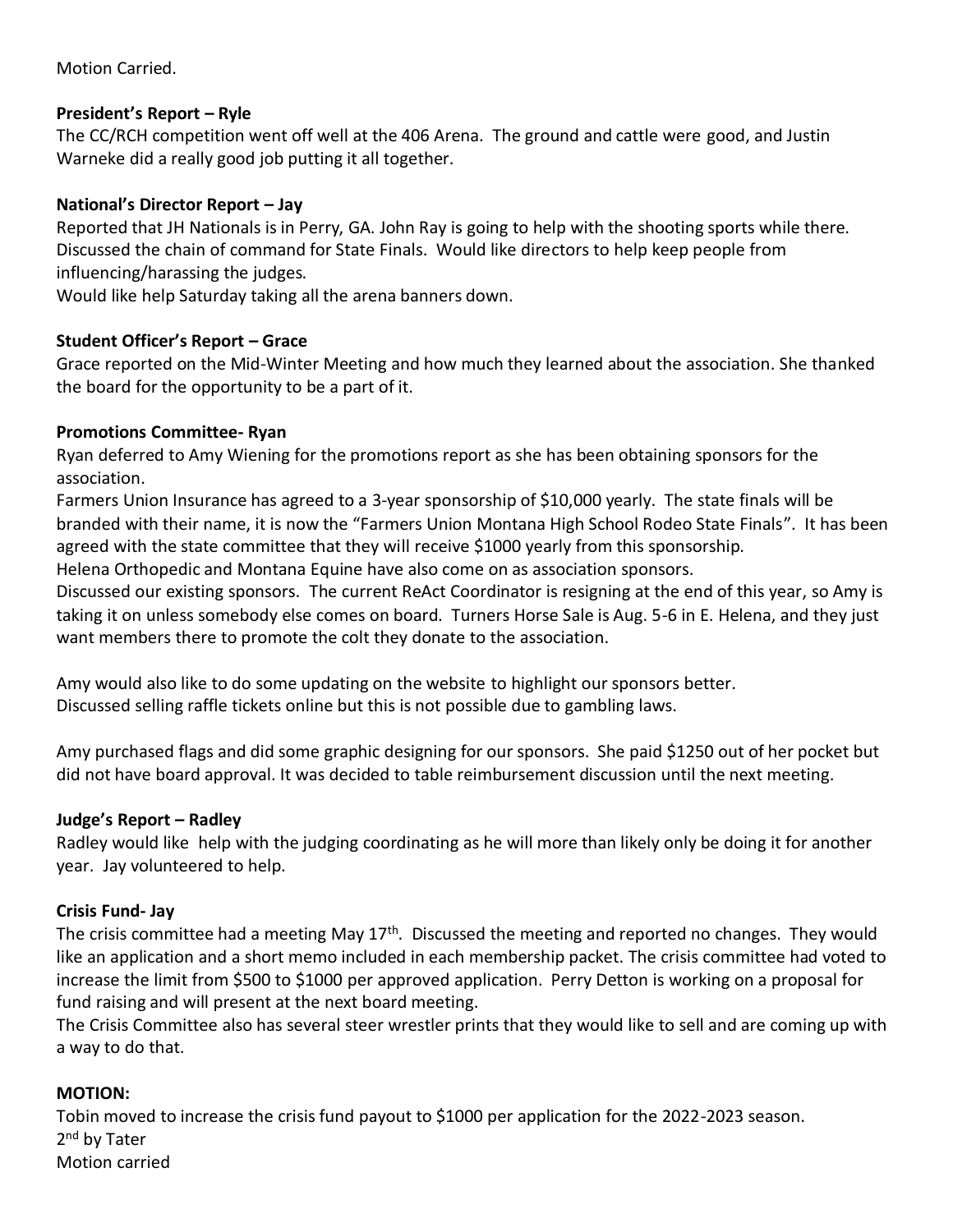#### **OLD BUSINESS:**

1.SHOOTING SPORTS - Jay went over the proposal and information that Brian Johnson put together. He would like to see more structed shooting and qualifying shooting events. Shooting sports now counts towards team standings on the national level.

Introduced Dan Wyatt who would be willing to be the shooting sports coordinator. Discussion held. **MOTION:**

Tobin moved to appoint Dan Wyatt as the event coordinator for Shooting Sports.

2<sup>nd</sup> by Ryan

Motion carried

Dan's name will need to be added on the website.

2. THIRD JUDGE AT JH FINALS: Billie spoke with Loyd Renaker with the Darby Rodeo Assoc. regarding amending the contract and adding in that a  $3^{rd}$  judge is required for the state rodeo and he is ok with it.

# **MOTION:**

Tater moved to amend the JH Finals Contract to have 3 judges for next year and the option year. 2<sup>nd</sup> by Ty

Motion carried

3. TIMER PAY & ASSIGNMENTS – discussion was held on setting a minimum amount that timers would be paid for each performance of qualifying rodeos. Tabled until next meeting.

4. THIRD JUDGE REQUIREMENTS – Tabled until next meeting

#### **NEW BUSINESS:**

1.TURN OUT PROPOSAL – Jay presented a turn out proposal and much discussion was held. Tabled until the next meeting.

2. BY-LAWS – Jay said there is nothing in our by-laws that designates who the executive board is and what their duties and responsibilities are. He spoke with Wyatt Glade, attorney, who recommended that this be put into our by-laws. We currently consider the President, Vice President and National Director as the Executive Board.

# **MOTION:**

Tater moved to make the President, Vice President and National Director the Executive Board in our by-laws. 2<sup>nd</sup> by Ty

Motion carried

3.HOMESCHOOL – Tobin spoke of the current national rule regarding homeschooling and is concerned that Montana is not compliant. It states that if members attend a non-accredited school that they must take proficiency testing and be at or above proficiency. Montana does not require the testing and it is believed that we cannot force our members to take it. Discussion was held, and Jay said the wording has changed in the rulebook and will be in the new rule book this fall. It was decided this will not be an issue at that time.

4.STATE FINALS STOCK – Ryle would like to see that a ground rule be put in place that says a stock contractor must have 6 qualifying rodeos throughout the season before they can put on the state rodeo. Discussion was held and decided to table until the next meeting.